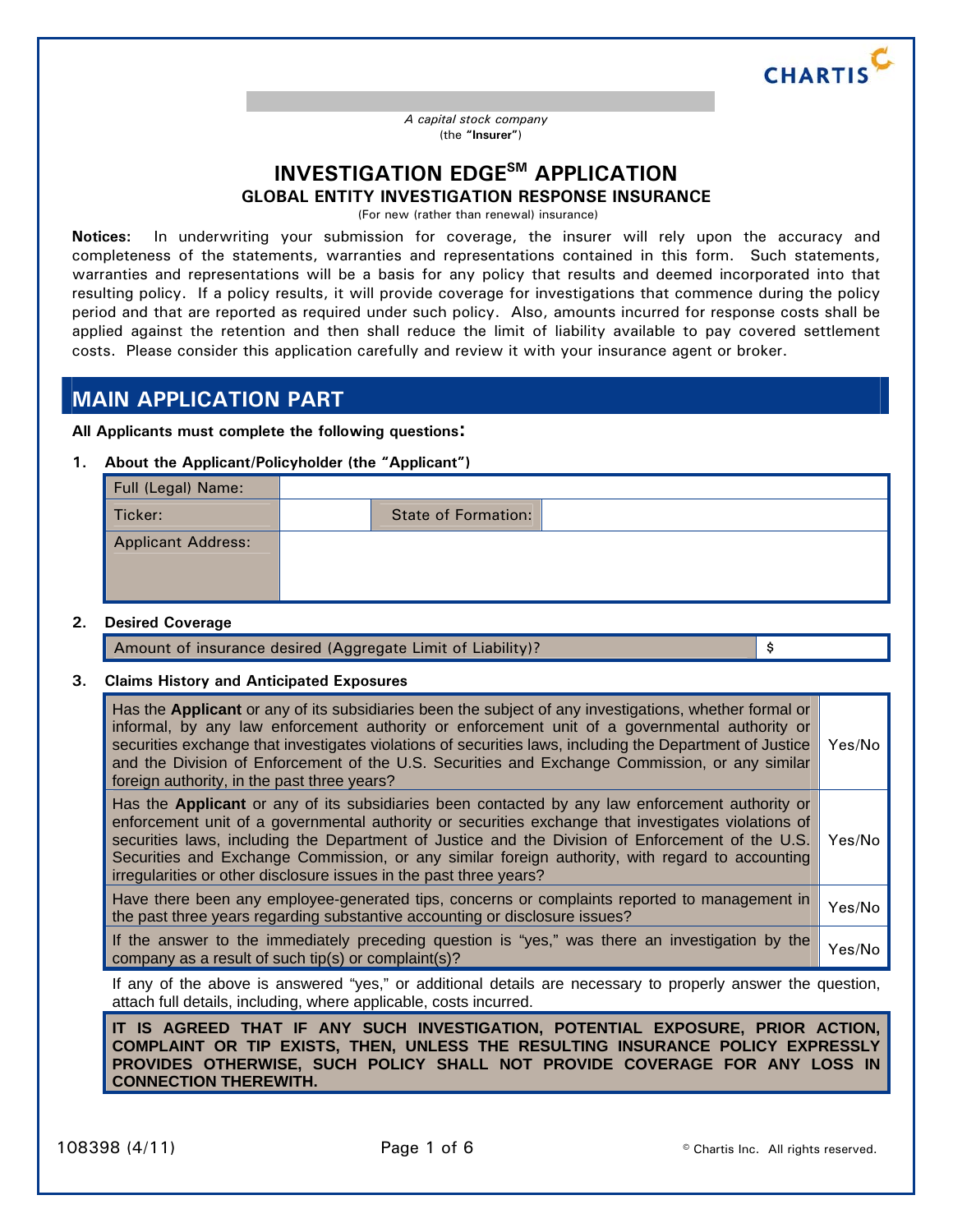# **FCPA INVESTIGATION EXTENSION APPLICATION PART (Optional)**

**To be considered for FCPA investigation coverage, the following questions must be answered completely:**

**4.** Please describe any policies, procedures or guidelines that the **Applicant** or any of its subsidiaries have in place to ensure compliance with the U.S. Foreign Corrupt Practice Act of 1977, as amended, or any similar foreign law, and prevention of bribery and corruption, including when they were implemented, when they were last updated, and whether an outside consultant or law firm was involved in their development.

Please attach the policies, procedures or guidelines and any additional information.

Please describe any audits that are done to ensure compliance with the policies, procedures, guidelines and applicable laws referenced above, including any remedial actions taken in response to the most recent audit.

Attach additional information if more space is needed to answer properly.

Attach a list of all the countries in which the **Applicant** or any of its subsidiaries currently have  $\frac{1}{2}$  operations, do business or plan to do so in the next 18 months.

**IT IS AGREED THAT, UNLESS THE RESULTING INSURANCE POLICY EXPRESSLY PROVIDES OTHERWISE, FCPA INVESTIGATION COVERAGE SHALL NOT BE PROVIDED IN CONNECTION WITH ANY ACTUAL OR SUSPECTED BRIBERY OF FOREIGN GOVERNMENT OFFICIALS IN A COUNTRY THAT IS NOT IDENTIFIED IN THE LIST OF COUNTRIES PROVIDED BY THE APPLICANT IN RESPONSE TO THE QUESTION ABOVE.** 

Has the **Applicant** or any of its subsidiaries within the past five years conducted an internal inquiry or been the subject of any inquiry or investigation by any domestic or foreign governmental agency in connection with payments of benefits or any other favors to or for the benefit of any full or parttime domestic or foreign governmental or armed services officials, agents, representatives, employees or any members of their family or any entity with which they are affiliated? If yes, please provide details including the date of the investigation, the specific acts being investigated, the outcome and the amount spent in connection with the investigation and any remedial actions taken.

Yes/No

**IT IS AGREED THAT IF ANY SUCH INQUIRY OR INVESTIGATION EXISTS, THEN, UNLESS THE RESULTING INSURANCE POLICY EXPRESSLY PROVIDES OTHERWISE, SUCH POLICY SHALL NOT PROVIDE COVERAGE FOR ANY LOSS IN CONNECTION THEREWITH**.

© Chartis Inc. All rights reserved.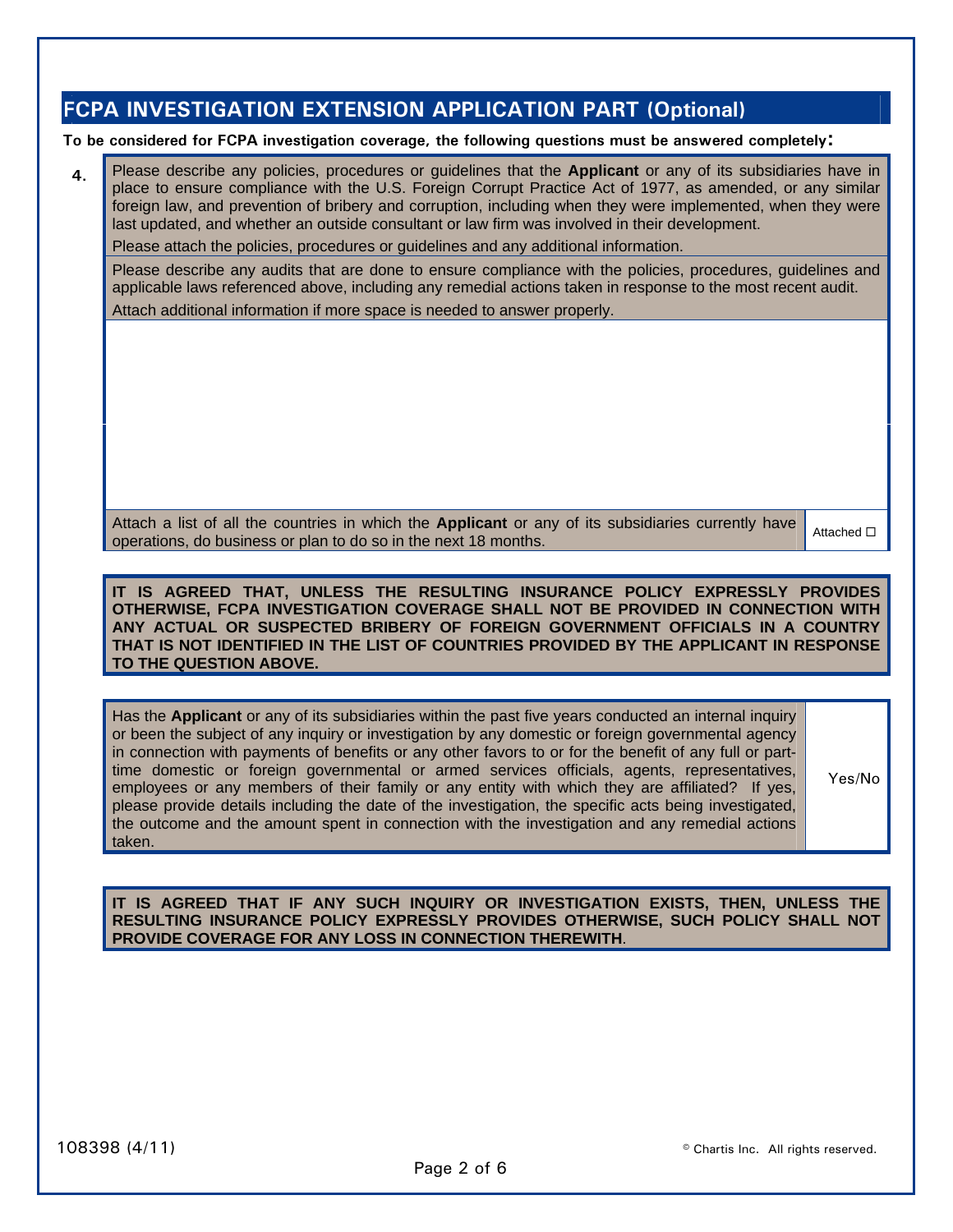# **DERIVATIVE INVESTIGATION EXTENSION APPLICATION PART (Optional)**

**To be considered for derivative investigation coverage, the following question must be answered completely:**

## **5. If the Applicant seeks to have a Derivative Extension endorsement added, please complete the following:**

Have any of the current or past directors or officers (last 5 years) of the **Applicant** or any of its subsidiaries been the subject of a derivative investigation or suit? If the answer is "yes," please attach full details, including, where applicable, costs incurred. Yes/No

## **IT IS AGREED THAT IF ANY SUCH INQUIRY OR INVESTIGATION EXISTS, THEN, UNLESS THE RESULTING INSURANCE POLICY EXPRESSLY PROVIDES OTHERWISE, SUCH POLICY SHALL NOT PROVIDE COVERAGE FOR ANY LOSS IN CONNECTION THEREWITH**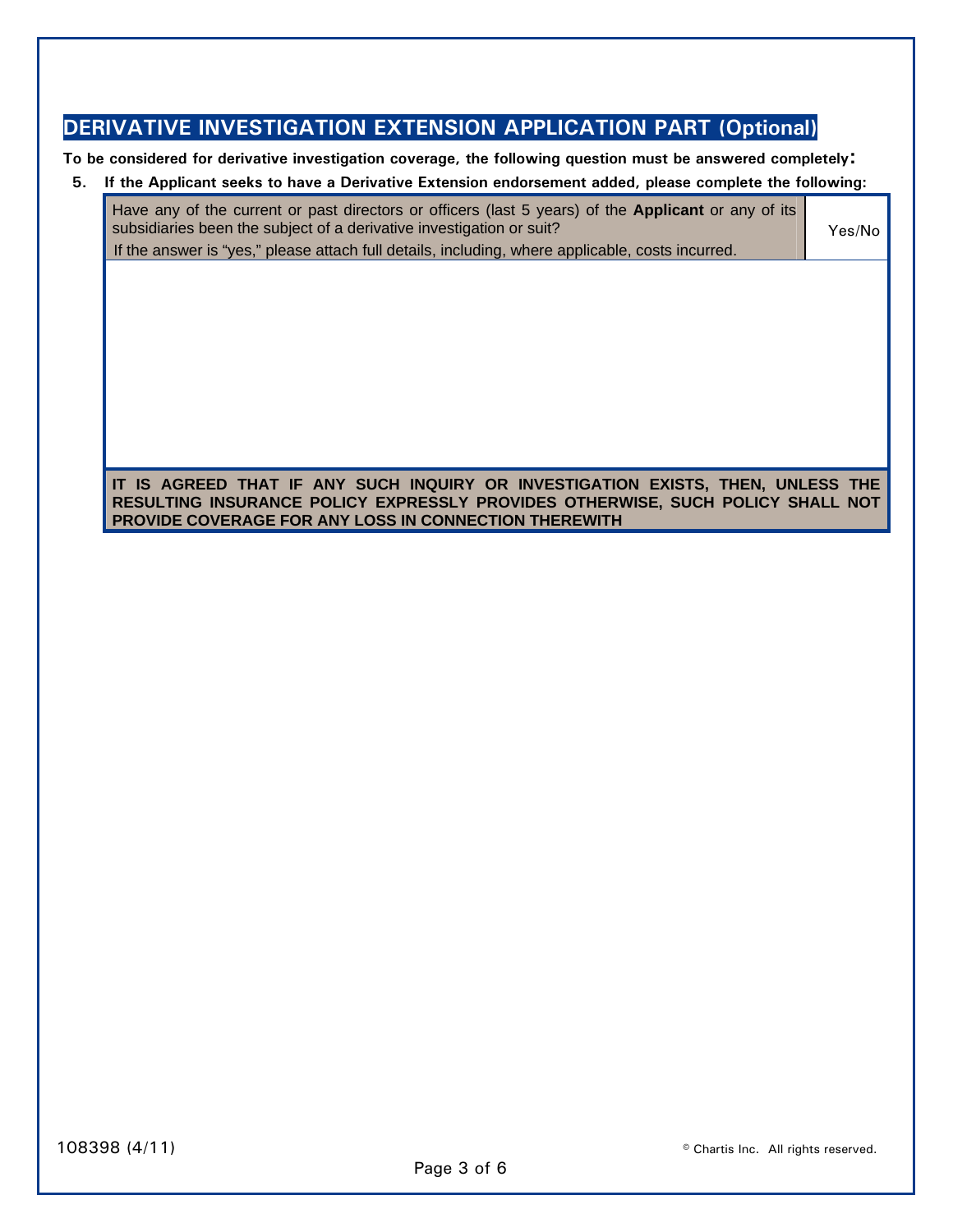#### **IMPORTANT**

- $\checkmark$  The undersigned authorized officer of the applicant declares that the statements set forth herein are true, and agrees that if the information supplied on this application changes between the date of this application and the effective date of the insurance, the applicant will, in order for the information to be accurate on the effective date of the insurance, immediately notify the insurer of such changes, and the insurer may withdraw or modify any outstanding quotations and/or authorizations or agreements to bind the insurance.
- $\checkmark$  Signing of this application does not bind the applicant or the insurer to complete the insurance, but it is agreed that this application shall be the basis of the contract should a policy be issued, and it will be attached to and become part of the policy.
- $\checkmark$  All written statements and materials furnished to the insurer by or on behalf of the insured in conjunction with this application are incorporated by reference into this application and made a part of it.

**NOTICE TO APPLICANTS:** ANY PERSON WHO KNOWINGLY AND WITH INTENT TO DEFRAUD ANY INSURANCE COMPANY OR OTHER PERSON FILES AN APPLICATION FOR INSURANCE OR STATEMENT OF CLAIM CONTAINING ANY MATERIALLY FALSE INFORMATION OR, CONCEALS, FOR THE PURPOSE OF MISLEADING, INFORMATION CONCERNING ANY FACT MATERIAL THERETO, COMMITS A FRAUDULENT ACT, WHICH IS A CRIME AND MAY SUBJECT SUCH PERSON TO CRIMINAL AND CIVIL PENALTIES.

**NOTICE TO ARKANSAS, NEW MEXICO AND WEST VIRGINIA APPLICANTS:** ANY PERSON WHO KNOWINGLY PRESENTS A FALSE OR FRAUDULENT CLAIM FOR PAYMENT OF A LOSS OR BENEFIT, OR KNOWINGLY PRESENTS FALSE INFORMATION IN AN APPLICATION FOR INSURANCE IS GUILTY OF A CRIME AND MAY BE SUBJECT TO FINES AND CONFINEMENT IN PRISON.

**NOTICE TO COLORADO APPLICANTS**: IT IS UNLAWFUL TO KNOWINGLY PROVIDE FALSE, INCOMPLETE, OR MISLEADING FACTS OR INFORMATION TO AN INSURANCE COMPANY FOR THE PURPOSE OF DEFRAUDING OR ATTEMPTING TO DEFRAUD THE COMPANY. PENALTIES MAY INCLUDE IMPRISONMENT, FINES, DENIAL OF INSURANCE, AND CIVIL DAMAGES. ANY INSURANCE COMPANY OR AGENT OF AN INSURANCE COMPANY WHO KNOWINGLY PROVIDES FALSE, INCOMPLETE, OR MISLEADING FACTS OR INFORMATION TO A POLICYHOLDER OR CLAIMANT FOR THE PURPOSE OF DEFRAUDING OR ATTEMPTING TO DEFRAUD THE POLICYHOLDER OR CLAIMANT WITH REGARD TO A SETTLEMENT OR AWARD PAYABLE FROM INSURANCE PROCEEDS SHALL BE REPORTED TO THE COLORADO DIVISION OF INSURANCE WITHIN THE DEPARTMENT OF REGULATORY AUTHORITIES.

**NOTICE TO DISTRICT OF COLUMBIA APPLICANTS:** WARNING: IT IS A CRIME TO PROVIDE FALSE OR MISLEADING INFORMATION TO AN INSURER FOR THE PURPOSE OF DEFRAUDING THE INSURER OR ANY OTHER PERSON. PENALTIES INCLUDE IMPRISONMENT AND/OR FINES. IN ADDITION, AN INSURER MAY DENY INSURANCE BENEFITS IF FALSE INFORMATION MATERIALLY RELATED TO A CLAIM WAS PROVIDED BY THE APPLICANT.

**NOTICE TO FLORIDA APPLICANTS**: ANY PERSON WHO KNOWINGLY AND WITH INTENT TO INJURE, DEFRAUD, OR DECEIVE ANY INSURER FILES A STATEMENT OF CLAIM OR AN APPLICATION CONTAINING ANY FALSE, INCOMPLETE OR MISLEADING INFORMATION IS GUILTY OF A FELONY IN THE THIRD DEGREE.

**NOTICE TO KENTUCKY APPLICANTS:** ANY PERSON WHO KNOWINGLY AND WITH INTENT TO DEFRAUD ANY INSURANCE COMPANY OR OTHER PERSON FILES AN APPLICATION FOR INSURANCE CONTAINING ANY MATERIALLY FALSE INFORMATION, OR CONCEALS FOR THE PURPOSE OF MISLEADING, INFORMATION CONCERNING ANY FACT MATERIAL THERETO, COMMITS A FRAUDULENT INSURANCE ACT, WHICH IS A CRIME.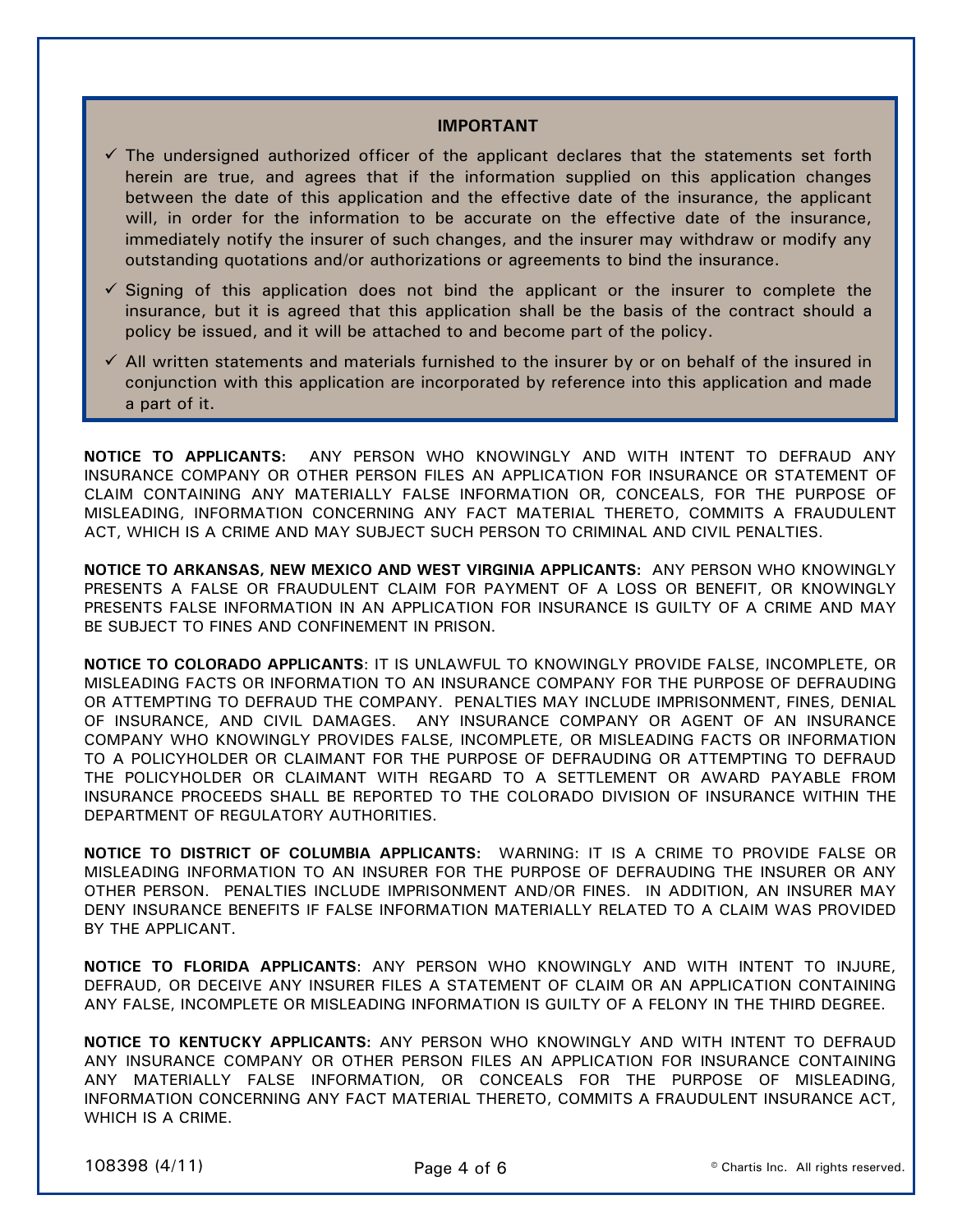**NOTICE TO LOUISIANA APPLICANTS:** ANY PERSON WHO KNOWINGLY PRESENTS A FALSE OR FRAUDULENT CLAIM FOR PAYMENT OF A LOSS OR BENEFIT OR KNOWINGLY PRESENTS FALSE INFORMATION IN AN APPLICATION FOR INSURANCE IS GUILTY OF A CRIME AND MAY BE SUBJECT TO FINES AND CONFINEMENT IN PRISON.

**NOTICE TO MAINE APPLICANTS:** IT IS A CRIME TO KNOWINGLY PROVIDE FALSE, INCOMPLETE OR MISLEADING INFORMATION TO AN INSURANCE COMPANY FOR THE PURPOSE OF DEFRAUDING THE COMPANY. PENALTIES MAY INCLUDE IMPRISONMENT, FINES OR A DENIAL OF INSURANCE BENEFITS.

**NOTICE TO MARYLAND APPLICANTS:** ANY PERSON WHO KNOWINGLY AND WILLFULLY PRESENTS A FALSE OR FRAUDULENT CLAIM FOR PAYMENT OF A LOSS OR BENEFIT OR WHO KNOWINGLY AND WILLFULLY PRESENTS FALSE INFORMATION IN AN APPLICATION FOR INSURANCE IS GUILTY OF A CRIME AND MAY BE SUBJECT TO FINES AND CONFINEMENT IN PRISON.

**NOTICE TO MINNESOTA APPLICANTS:** A PERSON WHO FILES A CLAIM WITH INTENT TO DEFRAUD OR HELPS COMMIT A FRAUD AGAINST AN INSURER IS GUILTY OF A CRIME.

**NOTICE TO NEW JERSEY APPLICANTS**: ANY PERSON WHO INCLUDES ANY FALSE OR MISLEADING INFORMATION ON AN APPLICATION FOR AN INSURANCE POLICY IS SUBJECT TO CRIMINAL AND CIVIL PENALTIES.

**NOTICE TO NEW YORK APPLICANTS**: ANY PERSON WHO KNOWINGLY AND WITH INTENT TO DEFRAUD ANY INSURANCE COMPANY OR OTHER PERSON FILES AN APPLICATION FOR INSURANCE OR STATEMENT OF CLAIM CONTAINING ANY MATERIALLY FALSE INFORMATION, OR CONCEALS FOR THE PURPOSE OF MISLEADING, INFORMATION CONCERNING ANY FACT MATERIAL THERETO, COMMITS A FRAUDULENT INSURANCE ACT, WHICH IS A CRIME, AND SHALL ALSO BE SUBJECT TO A CIVIL PENALTY NOT TO EXCEED FIVE THOUSAND DOLLARS AND THE STATED VALUE OF THE CLAIM FOR EACH SUCH VIOLATION.

**NOTICE TO OHIO APPLICANTS**: ANY PERSON WHO, WITH INTENT TO DEFRAUD OR KNOWING THAT HE IS FACILITATING A FRAUD AGAINST AN INSURER, SUBMITS AN APPLICATION OR FILES A CLAIM CONTAINING A FALSE OR DECEPTIVE STATEMENT IS GUILTY OF INSURANCE FRAUD.

**NOTICE TO OKLAHOMA APPLICANTS:** WARNING: ANY PERSON WHO KNOWINGLY, AND WITH INTENT TO INJURE, DEFRAUD OR DECEIVE ANY INSURER, MAKES ANY CLAIM FOR THE PROCEEDS OF AN INSURANCE POLICY CONTAINING ANY FALSE, INCOMPLETE OR MISLEADING INFORMATION IS GUILTY OF A FELONY (365:15-1-10, 36 §3613.1).

**NOTICE TO OREGON APPLICANTS**: ANY PERSON WHO KNOWINGLY AND WITH INTENT TO DEFRAUD ANY INSURANCE COMPANY OR OTHER PERSON FILES AN APPLICATION FOR INSURANCE OR STATEMENT OF CLAIM CONTAINING ANY MATERIALLY FALSE INFORMATION OR, CONCEALS, FOR THE PURPOSE OF MISLEADING, INFORMATION CONCERNING ANY FACT MATERIAL THERETO, COMMITS A FRAUDULENT ACT, WHICH MAY BE A CRIME AND MAY SUBJECT SUCH PERSON TO CRIMINAL AND CIVIL PENALTIES.

**NOTICE TO PENNSYLVANIA APPLICANTS**: ANY PERSON WHO KNOWINGLY AND WITH INTENT TO DEFRAUD ANY INSURANCE COMPANY OR OTHER PERSON FILES AN APPLICATION FOR INSURANCE OR STATEMENT OF CLAIM CONTAINING ANY MATERIALLY FALSE INFORMATION OR CONCEALS FOR THE PURPOSE OF MISLEADING, INFORMATION CONCERNING ANY FACT MATERIAL THERETO COMMITS A FRAUDULENT INSURANCE ACT, WHICH IS A CRIME AND SUBJECTS SUCH PERSON TO CRIMINAL AND CIVIL PENALTIES.

**NOTICE TO TENNESSEE, VIRGINIA AND WASHINGTON APPLICANTS**: IT IS A CRIME TO KNOWINGLY PROVIDE FALSE, INCOMPLETE OR MISLEADING INFORMATION TO AN INSURANCE COMPANY FOR THE PURPOSE OF DEFRAUDING THE COMPANY. PENALTIES INCLUDE IMPRISONMENT, FINES AND DENIAL OF INSURANCE BENEFITS.